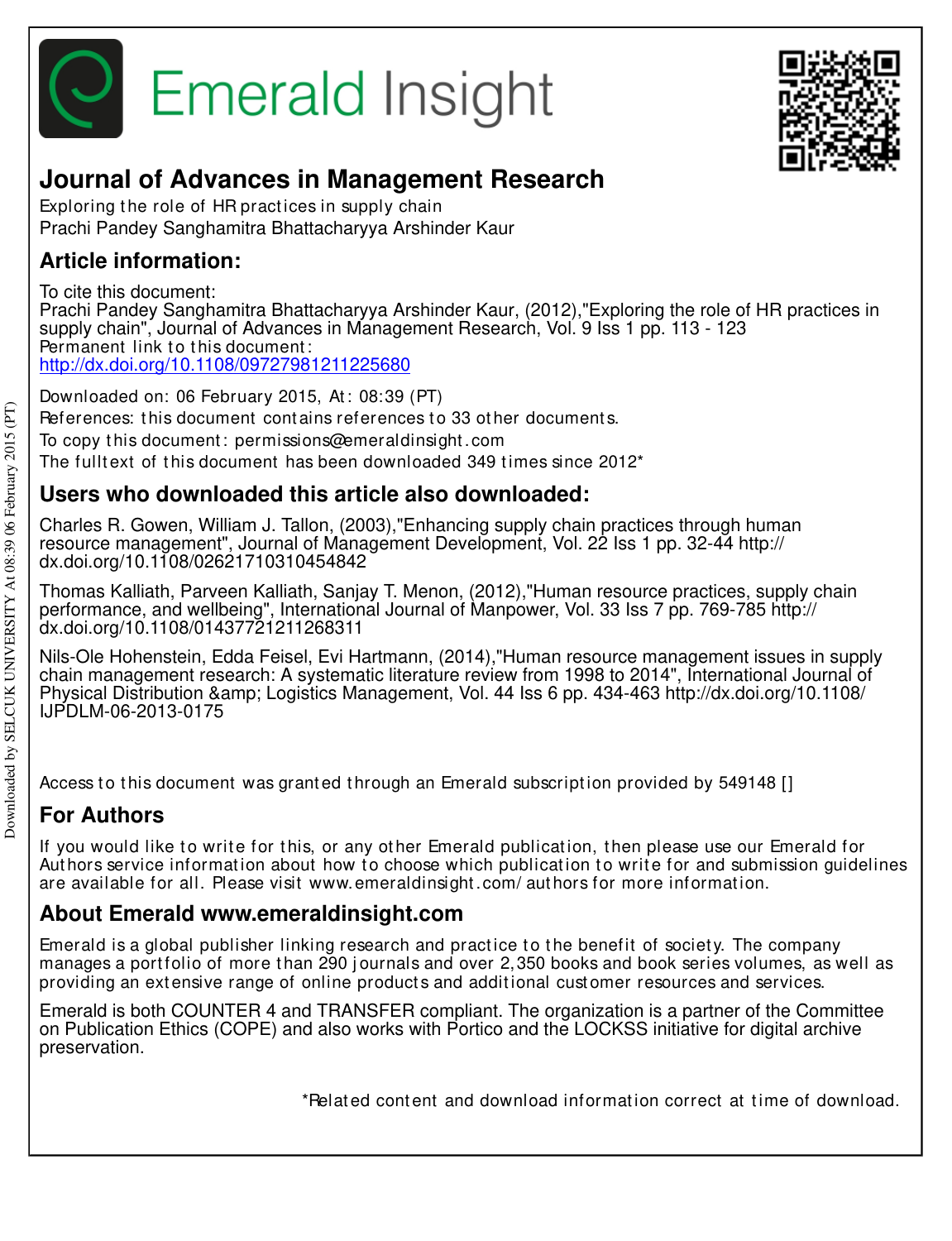

The current issue and full text archive of this journal is available at www.emeraldinsight.com/0972-7981.htm

# Exploring the role of HR practices in supply chain

Prachi Pandey

*Department of Management Studies, Indian Institute of Technology Madras, Chennai, India*

Sanghamitra Bhattacharyya *Feedback Foundation, Gurgaon, India, and*

Arshinder Kaur

*Department of Management Studies, Indian Institute of Technology Madras, Chennai, India*

#### Abstract

Purpose – The purpose of this study is to establish the importance of human resource (HR) practices in achieving high levels of supply chain (SC) integration through a conceptual framework (depicting the moderation effect of HR practices on the relationship between information sharing and SC integration) and validating the framework empirically to establish the proposed relationships.

Design/methodology/approach – The conceptual framework is proposed based on gaps in extant literature. Data from 60 automobile component manufacturing organizations in India are used to analyse the relationship between the study variables. Regression analysis is used to find the relative impact of predictor variable (Information sharing) on SC integration and the moderation effect of HR practices (training, collaborative performance systems and reward alignment) on this relationship.

Findings – The results indicate that information sharing has a significant effect on SC integration, and the relationship between these two variables is found to be positively moderated by "training" and "reward alignment", while "collaborative performance systems" does not emerge as a significant moderator in the proposed relationships.

**Research limitations/implications** – It is expected that this study will contribute to both academics and practice. Along with extending the scope of research at the academic level, it is also expected to help practising managers to understand the importance of HR in SC, and to identify various HR practices which can be focused on to improve SC integration.

Originality/value – The framework and analysis presented in this paper help to provide an understanding of how HR practices of organizations can help in improving the relationship between information sharing and SC integration.

Keywords SC integration, HR practices, Information sharing, India, Supply chain management, Human resource management

Paper type Research paper

#### 1. Introduction

Supply chain management (SCM) involves "the connected series of activities concerned with planning and controlling of raw materials, components and finished products from suppliers to the final customer" (Vickery *et al.*, 1999), which leads to a high level of interactions across multiple firms (suppliers, manufacturers, distributors and retailers) posing complex management challenges since, all the firms in the supply chain (SC) have different characteristics (size, culture, orientation and people). Therefore, efficiently and synergistically managing a SC can be an under-explored source of competitive advantage (Ketchen and Hult, 2007).

In order to make the SC effective, a high level of integration is needed between the firms in a SC. In fact, the very definition of SC has undergone a radical change from



Journal of Advances in Management Research Vol. 9 No. 1, 2012 pp. 113-123  $\oslash$  Emerald Group Publishing Limited 0972-7981 DOI 10.1108/09727981211225680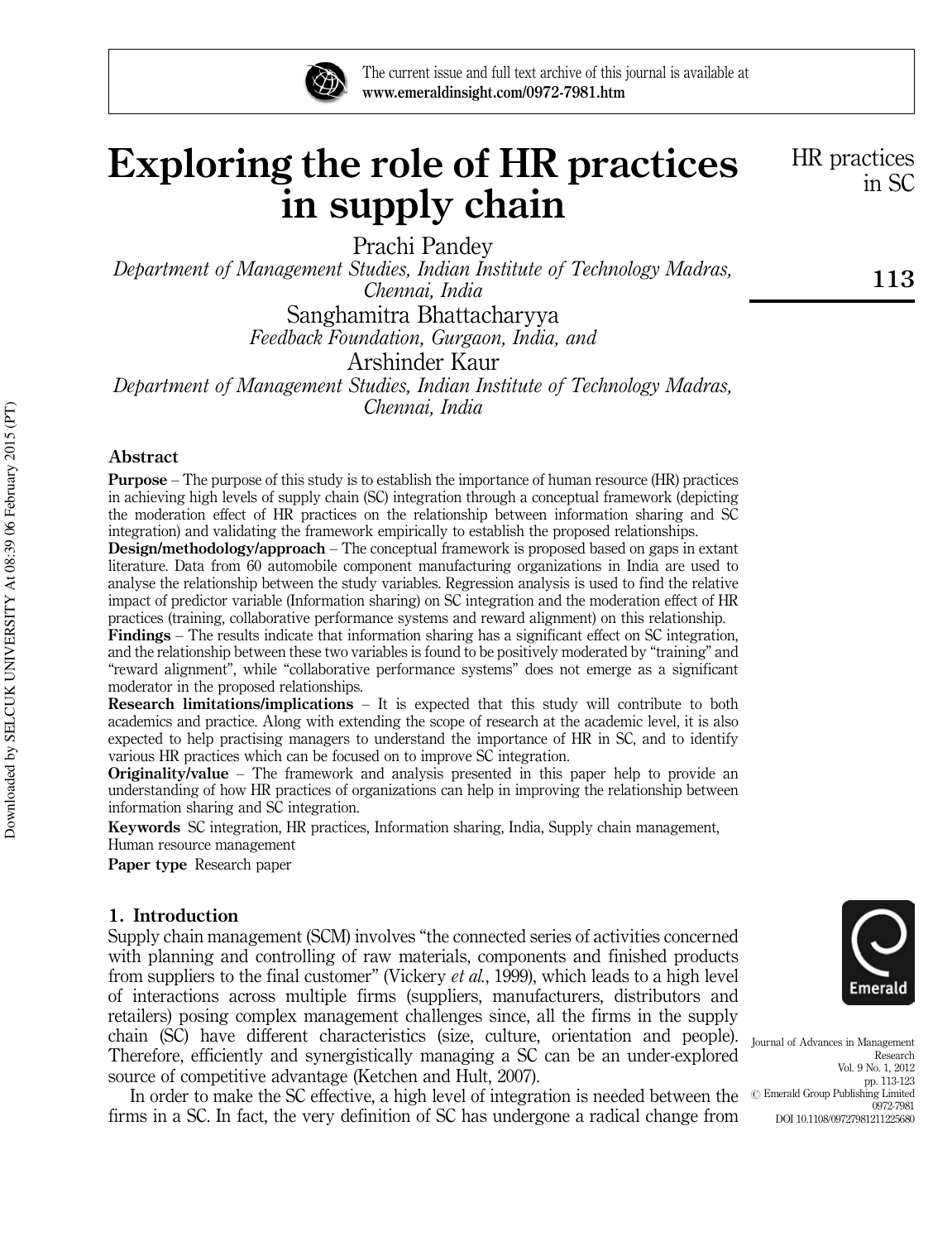SC being considered as "a set of entities, including supplier, logistic service provider, manufacturer, distributors and resellers, through which the materials, products and information flows" (Kopczak, 1997), to, SC is now considered to "combine and coordinate all the activities into an integrated and seamless process by linking all the supply chain partners" (Tan, 2001). This change in definition has led to a great variety of research in the area of SC integration focussing on two perspectives:

- (1) What are the different ways of achieving SC integration.
- (2) How this integration will help in improving the performance/effectiveness of the SC.

But most of the current research in the area of SC integration emerges mainly from the field of operations, information systems and information technology (IT). The predominance of such research is not unexpected, given that SC integration lays emphasis on integrating the various activities between the SC partners which can be achieved by proper operational processes and IT systems. Lacking in literature is research which focusses on the various human resources (HR)-related issues in SC integration, despite the fact that these issues may have a high level of influence on SC integration. For example, even though all the firms in a SC deploy proper IT and operation systems to integrate the SC, if the people are not reasonably motivated or are capable enough to work on those systems, it will be very tough to achieve the targeted integration. In a similar manner, for achieving SC success, some specific capabilities need to be developed by the SC partners such as developing trusting relationship between partners, developing a flexible organization, seeking total SC coordination, reducing inventory and cost, increasing transparency, etc. For attaining these capabilities, organizations need people who are capable, flexible, have broad set of skills and are adaptable (Chandra and Kumar, 2000); along with these skill the organizations also need HR practices such as training, compensation/reward systems, etc. which reinforce such behavior in employees.

Given the criticality and importance of SC in business, it becomes imperative to understand all aspects of management practices (including HR) that can help in improving the performance of the SC.

The aim of this study is to establish the importance of HR practices in achieving high levels of SC integration through a conceptual framework (depicting the moderation effect of HR practices on the relationship between information sharing (IS) and SC integration) and validating the framework empirically to establish the proposed relationships.

#### 2. Conceptual framework and testable hypotheses

The Global Supply Chain Forum (http://fisher.osu.edu/centers/scm/about-the-forum/ mission; accessed February 22, 2009) defines SCM as the integration of key business processes, from original supplier to end user, to provide products, services and information. To accomplish this, SC partners need to collaborate and integrate with each other in a way that they can leverage the capabilities of individual partners and manage the SC in a better manner. IS has been discussed as one of the key antecedents for achieving an integrated SC (Simantupang and Sridharan, 2005; Hsu *et al.*, 2008; Sezen, 2008). IS offers three major advantages to the SC members: information is distributed throughout the SC thus bringing in transparency in the chain, the sender and the receiver of the information come closer and develop trusting relationship

JAMR

114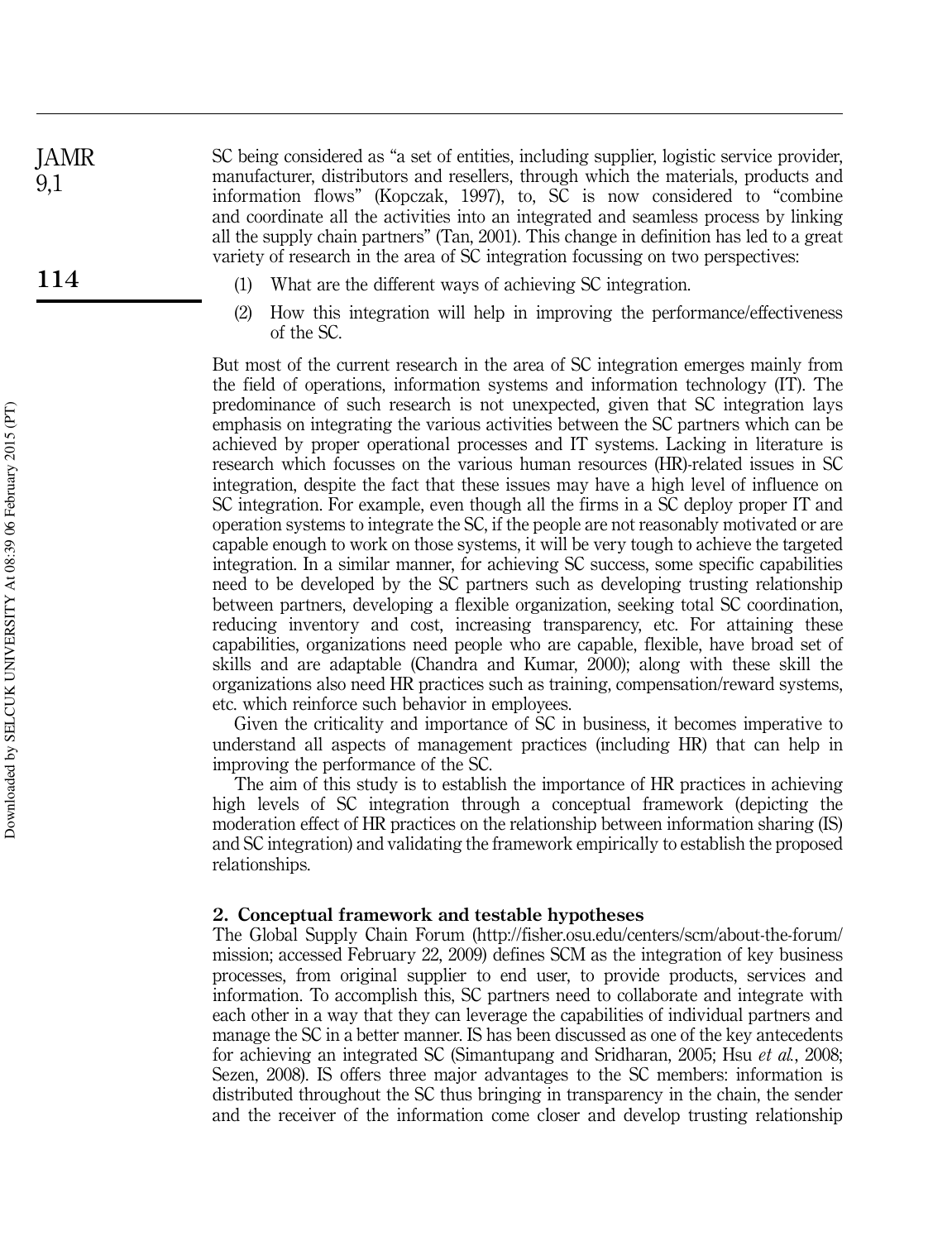and with the availability of information timely actions are taken (Zhou and Benton, 2007). Thus, the essence of the conceptual framework for this study is that IS between SC partners is a key enabler for SC integration; this relationship between IS and SC integration is positively influenced by various HR practices (collaborative performance systems (CPS), reward alignment (RA) and training (TR)) of the organizations in the SC. As depicted in Figure 1, this study proposes that IS between SC partners helps in improving SC integration and at the same time the relationship between the IS and SC integration is positively moderated by HR practices of the partner organizations.

In the following sections, for each of the variable identified, we systematically establish the relevance of the variable based on the research literature and logical thinking and finally testable hypotheses are formulated for the same.

#### *2.1 SC integration*

In the SC, a number of organizations (suppliers, buyers, manufactures, distributors, etc.) work together. If these organizations work in coordination and collaborate with each other (e.g. through joint decision making, goal alignment, etc.), it is expected to give rise to an integrated SC. Increase in the level of integration in the SC will provide rapid access to required information, more sensitivity toward the needs of customers and faster response time as compared to competitors (Sezen, 2008). Well-integrated SCs create value for the shareholders by decreasing costs and increasing market share (Lee, 2000). SC integration is an area which has been highly researched using different perspectives. It is considered as a strategic tool, which attempts to minimize the operating costs, thereby enhancing values for the stakeholders by linking the SC partners.

SC integration has been conceptualized at different levels: functional, internal and external integration (Stevens, 1990). The successful implementation of SCM requires integrating internal functions of the firm and effectively linking them with the external operations of its partner firms in the SC (Holmberg, 2000). In this study, we have focussed on the external integration level. SC integration is defined as a process of coordination and collaboration of various interdependent activities in which SC partners work together in a cooperative manner to arrive at a favorable outcome for their organizations and the SC as a whole. The basis of this integration can be



Figure 1. The conceptual framework presenting the moderation effect of various HR practices on the relation between IS and SC integration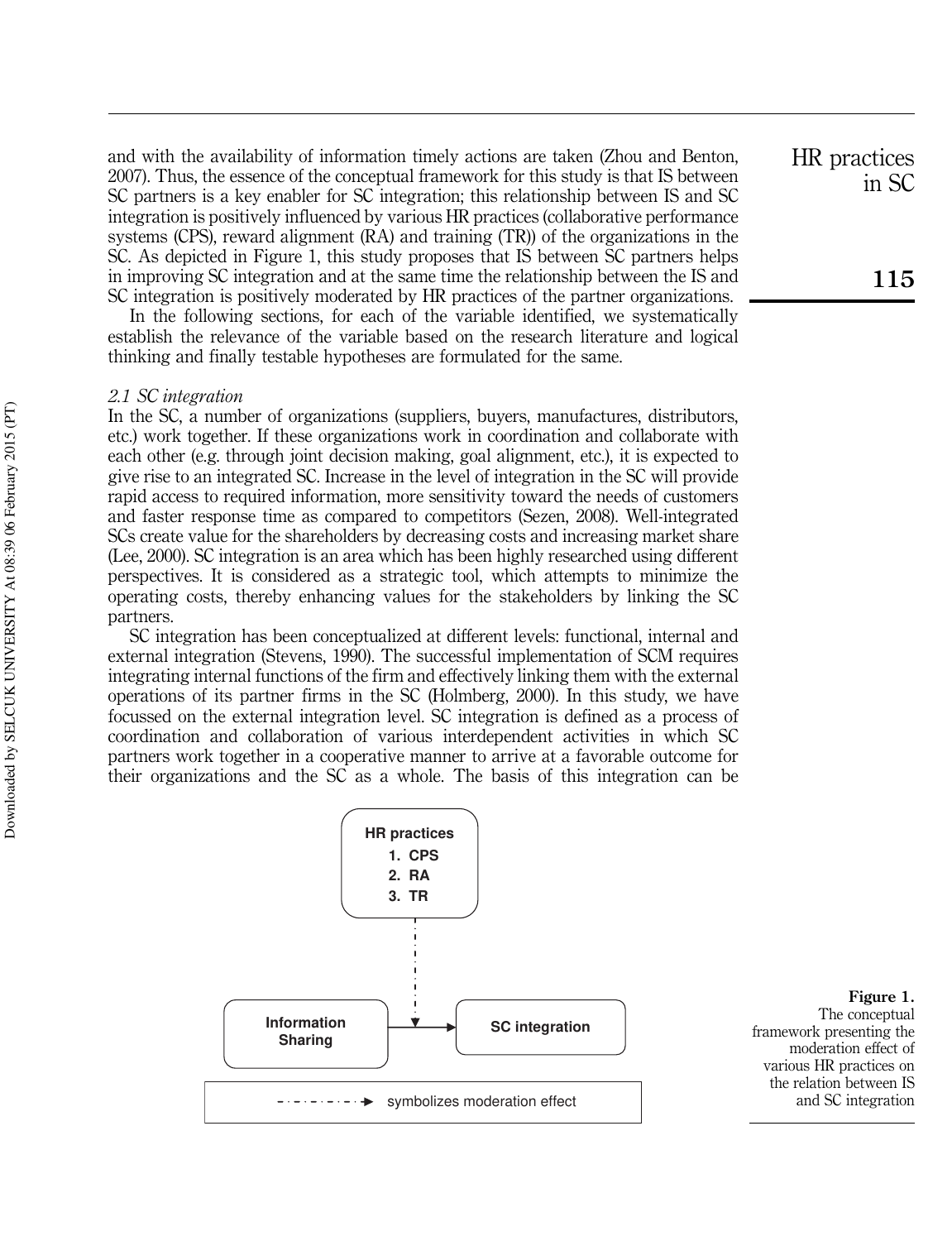characterized by cooperation, collaboration, IS, trust, partnership and a fundamental shift away from managing individual functional processes to managing integrated chain processes (Akkermans *et al.*, 1999).

#### *2.2 IS*

Information is a vital part in the working of SC; many researchers have defined SC in terms of transfer of goods and information throughout the SC (Feldmann and Muller, 2003). Effective IS with the SC partners enhances visibility and reduces uncertainty in SC processes (Brennan and Turnbull, 1999; Handfield and Bechtel, 2002), which leads to improvement in the relationship and integration between the SC partners (Hsu *et al.*, 2008).

The increase in IS leads to improved performance of the entire chain (Yu *et al.*, 2001); selective IS based on inventory-level information and demand information can contribute to lowering the inventory levels and stock-outs, thus leading to improvement in performance of SC and the organization (Huang and Iravani, 2005). On the other hand, studies reveal that when the flow of information has a priority over the flow of goods and materials, inventory reduction and efficient use of resources becomes possible (Graham and Hardaker, 2000). High levels of willingness to share information are needed to support SC competitiveness (Fawcett *et al.*, 2006). Several aspects for IS like relevancy, accuracy, timeliness and reliability can be used to judge the contribution of IS toward SC integration (Simantupang and Sridharan, 2005).

In this study we define IS based on three aspects: willingness to share information, reliability of information shared and the content of the information being shared. The willingness to share information and the reliability of the information reflects the level of trust and commitment between the SC partners. A higher level of trust and commitment between SC partners leads to improved collaboration which in turn leads to improved SC integration (Kwon and Suh, 2005). The content of information being shared directly impacts SC integration as it brings transparency in the system. Hence, we hypothesize that:

*H1.* IS between SC partners will positively influence the level of SC integration.

#### *2.3 HR practices*

HR is a support function for most organizations, but the impact of HR practices on SC is an area which is lacking in literature. An early study by Ernst and Whinney (1987) in collaboration with the council of logistics management found that HR are a critical factor in achieving logistic excellence. SC is a function which has high level of dependence on the other functions within the organization (operations, marketing, etc.) and between the organizations (of SC partners) and when there is a high level of dependence in work between functions and organizations, there is higher scope of conflict if the interdependence is not managed properly. Robust HR practices can play a crucial role here. Moreover, HR practices such as training, reward management, performance management, job design, staffing, etc. are considered important for making an integrated SC which in turn leads to improved SC performance in terms of cost, quality, delivery and flexibility (Shub and Stonebraker, 2009).

HR practices can be roughly categorized into those relating to internal consistency with a firm's own competitive priority and those relating to external consistency with the priorities the firm has agreed with its SC partners (Souviron and Harrison, 2007). In this study we deal with the second type of HR practices which will help in improving

116

JAMR 9,1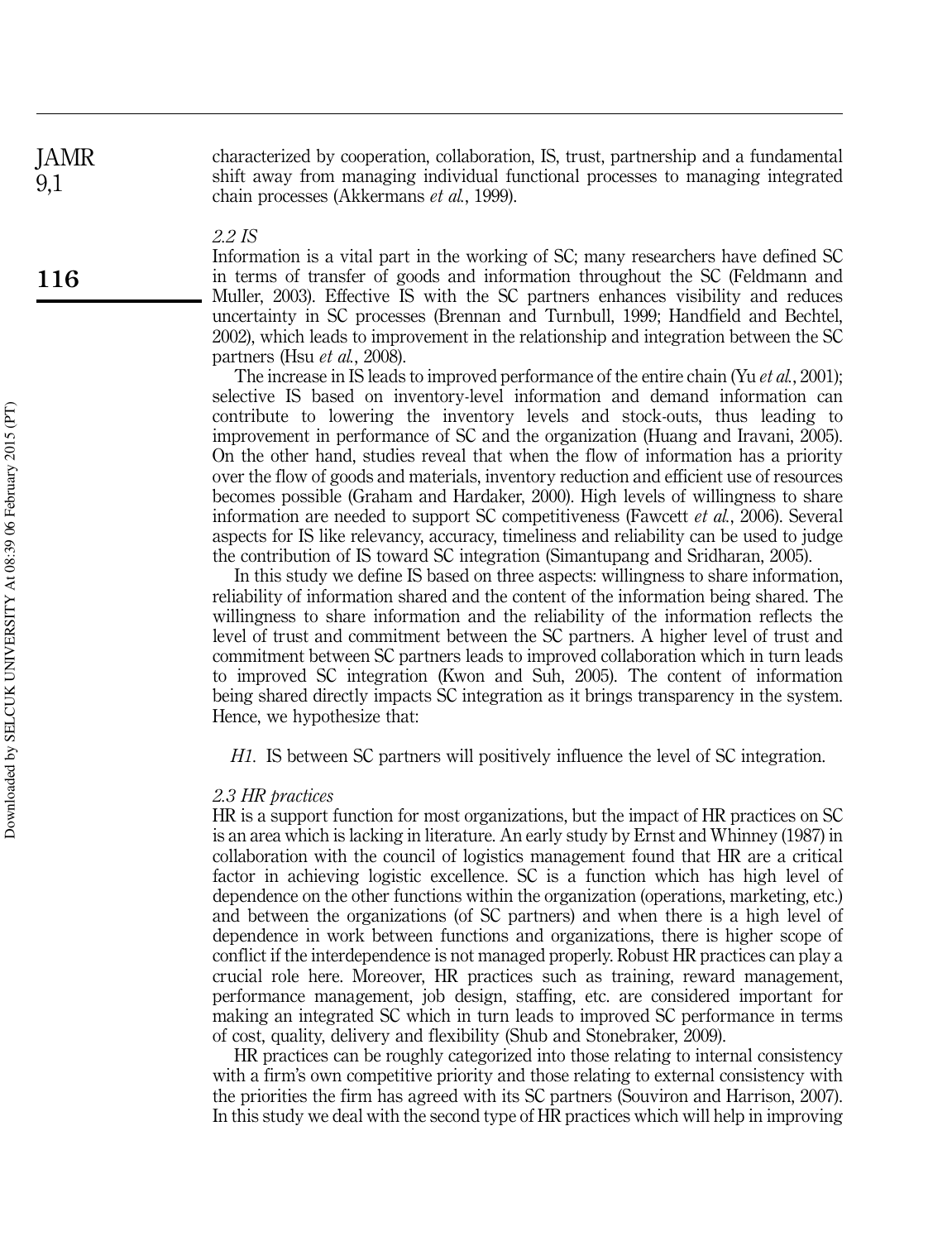the interphase between the SC partners and will maintain external consistency. The HR practices which are considered in this study are TR, RA and CPS.

TR is considered to be the most important HR practice for improving SC practices and performance (Gowen and Tallon, 2003; Souviron and Harrison, 2007; Othman and Ghani, 2008). The central outcome of a training initiative in support of SC is organizational commitment (Gunasekaran *et al.*, 1994). Our study focusses on training practices which will help develop collaborative relations between SC partners like training on team work, collaborative training of SC partners and training practices emphasizing importance of relationship and collaboration in SC.

RA is a practice which will motivate the employees of various SC partners to work in a manner which is consistent with their mutual strategic objectives, as both benefits and costs will be shared among all the SC partners. The theory underlying incentive alignment assumes that "the individual chain members tend to act in a certain way based on the expectation that the act will result in mutual benefit and on the attractiveness of that benefit to individual chain members" (Simantupang and Sridharan, 2002). Thus, RA between SC partners is expected to improve the SC integration.

CPS is the process of introducing and implementing such performance metrics by all the SC partners which demands and reinforces the performance of the SC. All the SC partners need to measure their performance using a metrics which also reflects the performance of the SC as a whole. Through this, the interdependence which is shared by all the SC partners will become visible in their performance figures too; hence all SC partners will collectively work toward improving the SC performance. Thus, we hypothesize that:

- *H2a.* CPS has a significant and moderating effect on the relationship between IS and SC integration.
- *H2b.* RA has a significant and moderating effect on the relationship between IS and SC integration.
- *H2c.* TR has a significant and moderating effect on the relationship between IS and SC integration.

#### 3. Research methodology

For empirically validating the proposed framework a survey research methodology was used. In the following sections the various steps followed (like scale development, sample, analysis techniques used) are discussed.

#### *3.1 Scale development*

A survey instrument was used to collect data. The items used for measuring the constructs SC integration and IS were adapted from previous studies in the SC literature, while the items under HR practices construct were developed based on the existing literature and discussions with industry and academic experts. Multiple items were used to represent the three constructs of interest. All the constructs were measured using a five-point Likert scale (strongly disagree  $=$  1, strongly agree  $=$  5).

Questionnaire items for the dependent variable "SC integration" were adapted from Wisner (2003). IS was measured using five sub-sections: willingness to share information (four statements), IS with suppliers (five statements), IS with customers HR practices in SC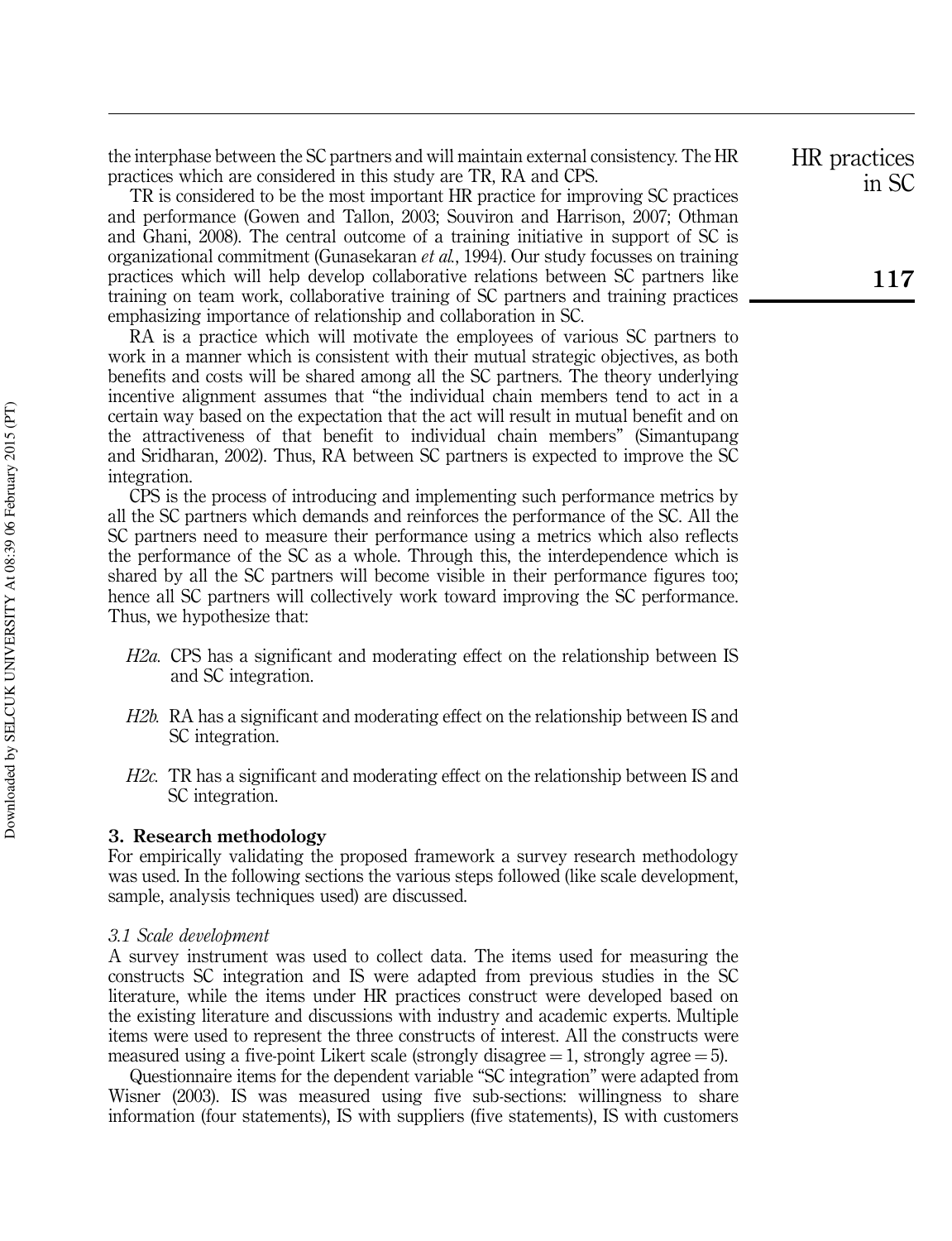(five statements), information shared by suppliers (five statements) and information shared by customers (five statements). The questions for the last four parts were adapted from Stank *et al.* (1999), while the questions for the first part were adapted from Hsu *et al.* (2008). JAMR

Concerning the measure for HR practices, there were no previously established scales in the SC literature. Thus, developing a reliable and valid scale for HR practices was a challenging task in the study. As elaborated in previous section in this study HR practices as a construct addresses three different variables: CPS (five statements), RA (five statements) and TR (five statements). The items for CPS and RA were developed based on the description of the variables by Simantupang and Sridharan (2005).

#### *3.2 Sample characteristic*

To study the impact of IS on SC integration and the moderation effect of HR practices on this relationship, data were collected from tier 1 automobile component manufacturing organizations in India. The sampling frame for this was the list of tier 1 automobile component manufacturing companies listed with Automobile Component Manufacturing Association (ACMA), India.

The unit of analysis considered for this study is an organization. Questionnaires were distributed to 150 organizations through e-mail, postal mail and personally out of which 62 filled questionnaires were received back (response rate of 41.3 percent). Most of the surveys which were received back were the ones which were personally administered. Out of the 62 responses, two responses were discarded due to large number of missing values. The respondents were top or senior level of managers working in the domain of SCM or materials management or purchase and logistics management or operations.

#### *3.3 Establishing the validity and reliability of the measurement scale*

The scale was reviewed by five industry professionals in the area of SCM, five academic experts working in the same area and ten senior researchers working in the area of HR and SCM for face validity (mere appearance that a message is valid) and content validity (the degree to which the scale provides an adequate depiction of the conceptual domain that it is designed to cover). Based on reviewers' suggestions, the language of some of the items were reconsidered and corrected.

Reliability of a scale is the extent to which the instrument measures the intended issue consistently. For testing the reliability of the scale, Cronbach's (1951)  $\alpha$  was calculated, the minimal advisory level of which is 0.6. The Cronbach's  $\alpha$  values for all the variables and constructs are reported in Table I. It was seen that the  $\alpha$  value for all the constructs and variables were above the minimum advisory level and hence the scales were considered as reliable.

|                                                     | Variables           | No. of items | Cronbach's $\alpha$ |
|-----------------------------------------------------|---------------------|--------------|---------------------|
|                                                     | Information sharing | 24           | 0.937               |
|                                                     | SC integration      | 19           | 0.930               |
| Table I.<br>Reliability scores for<br>the variables | HR practices        | 16           | 0.906               |
|                                                     | CPS                 | 5            | 0.776               |
|                                                     | RA                  | 5            | 0.801               |
|                                                     | TR                  | 6            | 0.876               |

118

9,1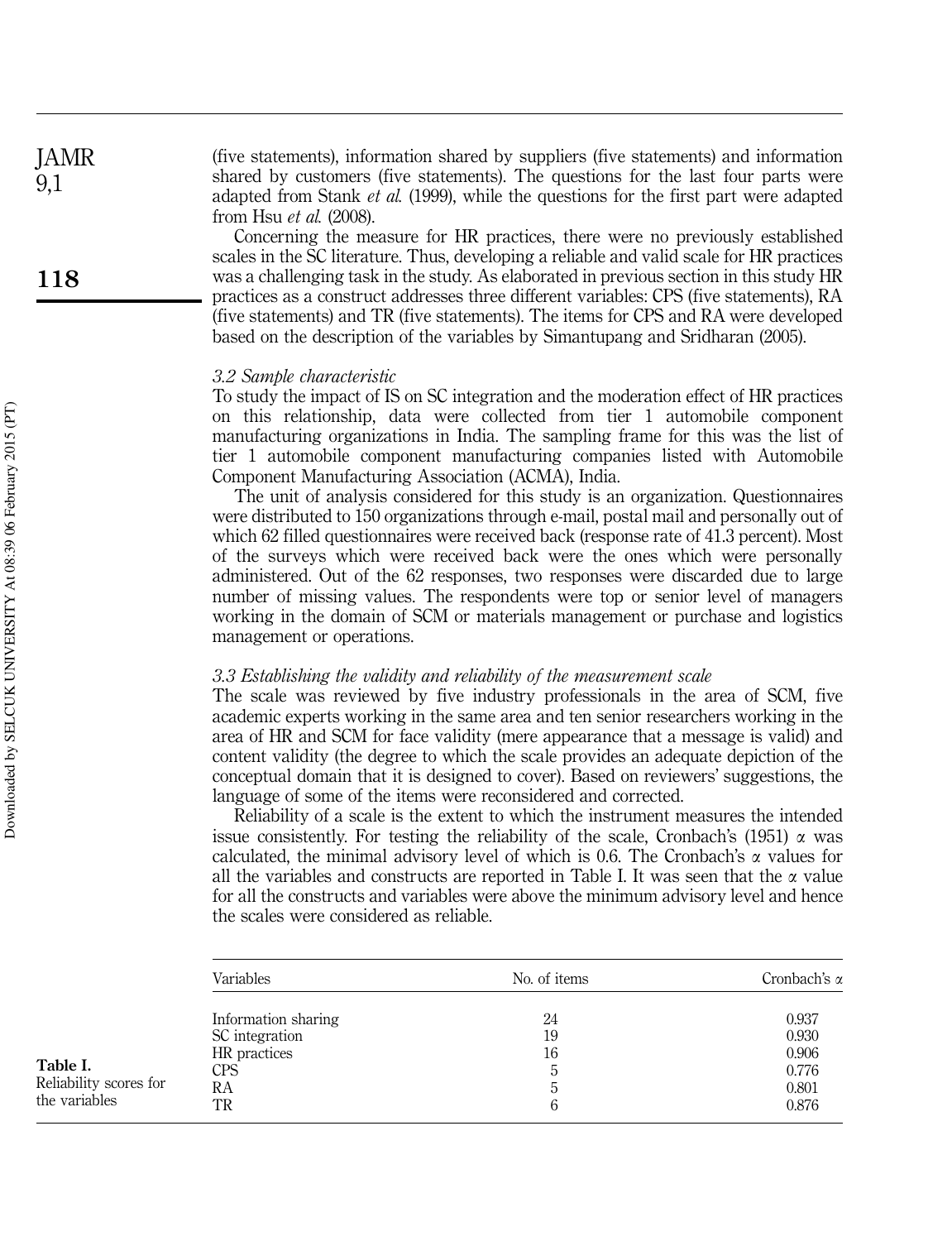#### *3.4 Statistical analysis used*

Simple linear regression was used to establish the relationship between IS and SC integration. The moderation effect of HR practices (as a construct and for each variable taken separately) was checked utilizing Baron and Kenny's (1986) method. The full analysis was done using the statistical package SPSS (version 15).

#### 4. Findings

The regression coefficient for the independent variable (IS) was found to be positive and statistically significant, suggesting that IS has a significant effect on SC integration in a positive manner, thus supporting the hypothesis *H1*. The result of the regression analysis is reported in Table II. The relationship between IS and SC integration was found to be positively moderated by "TR" and "RA," while "CPS" did not emerge as a significant moderator in the proposed relationships, thus supporting the hypotheses *H2b* and *H2c*, while no significant support was found for hypothesis *H2a*. Table III gives the results for effect of each moderator variable (CPS, RA and TR) separately.

#### 5. Discussion

This study appears to confirm a positive and significant relationship between IS between SC partners and SC integration as hypothesized. Among the various HR practices variables which were expected to moderate the relationship between IS and SC integration; RA and TR significantly moderated the relationship, while no significant evidence were found for CPS as a moderator.

The reason for CPS not emerging as significant may be attributed to the new concept of CPS. Although the respondent firms talk about collaboration and coordination with their SC partners, when it comes to performance, the performance matrix of the organization reflects only their own performance without reflecting the SC performance. Clearly, awareness about this concept is still lacking in the industry.

| $R^2$<br>$\boldsymbol{R}$<br>0.686<br>0.828            | Adjusted $R^2$                                                        | 0.828                            | Significance<br>0.000            | Table II.<br>Regression results                             |  |
|--------------------------------------------------------|-----------------------------------------------------------------------|----------------------------------|----------------------------------|-------------------------------------------------------------|--|
|                                                        | 0.681                                                                 |                                  |                                  |                                                             |  |
|                                                        |                                                                       |                                  |                                  |                                                             |  |
| Moderator                                              | <b>CPS</b>                                                            | SC integration<br>RA             | TR                               |                                                             |  |
| $R^2$<br>$\, {\bf B}$<br>А<br>Adjusted $R^2$<br>B<br>А | 0.686<br>0.520<br>0.681<br>0.512                                      | 0.686<br>0.751<br>0.681<br>0.738 | 0.686<br>0.717<br>0.681<br>0.702 | Table III.                                                  |  |
| Significance level                                     | 0.128<br>Notes: B, before adding moderator; A, after adding moderator | 0.000                            | 0.003                            | Results for moderation<br>effect of various<br>HR practices |  |

HR practices in SC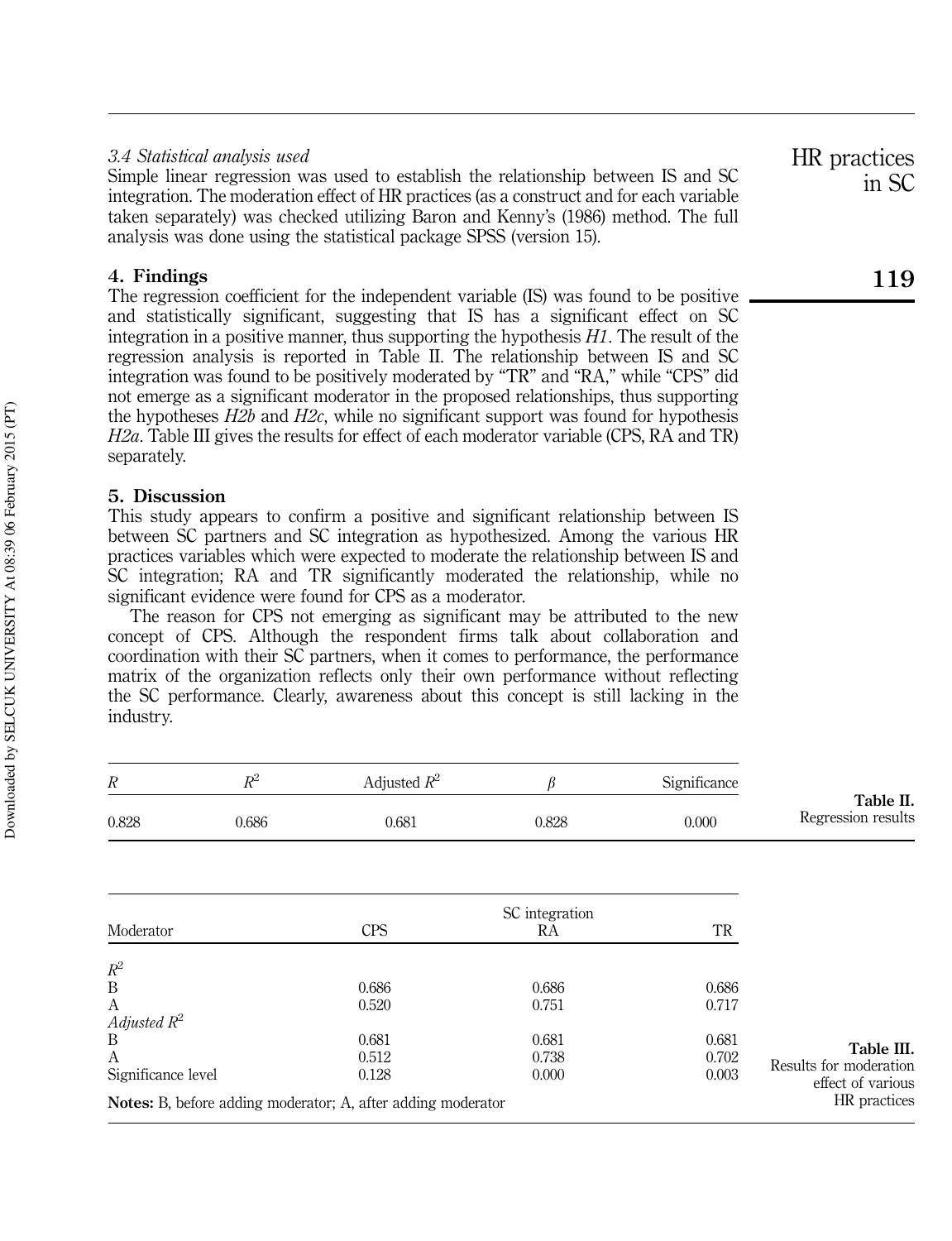This study, however, reveals that HR practices such as RA (for motivating the employees to work for a common goal) and TR (for providing the employees the necessary skill set to work in a highly interdependent environment with collaboration) will improve the relationship between IS and SC integration, thus bringing out the importance of HR in the area of operations. The moderation effect reveals that even if the IS between the SC partners (operational variable) is able to positively influence the SC integration (operational variable) to a certain extent, the influence of HR gives an added advantage to this relationship. It is thus clear that it is not essential to focus on factors like HR with operations to improve on the operational performance, but it is necessary to do so to get an added advantage/improvement, which can become the source of competitive advantage for the organization and the SC.

#### 6. Managerial implications of the research

It is expected that this study will have contributions for both academicians and practitioners. Along with extending the scope of research at the academic level, it is also expected to help practicing managers to understand the importance of HR in gaining SC effectiveness. In today's business scenario two things have become very evident, the first being the replication of technology and systems and the second being the interdependence between functional areas.

Because of the easy replicability of any technology and system it has become very tough to compete in the market. If an organization wants to make its mark in the market it has to come up with certain systems which cannot be replicated easily by the competitors and here comes the area of HR, any system where the main focus is on people cannot be replicated easily. Thus, the present research draws the focus of the practicing managers on an area that can be tapped on to improve the operational performance of the SC. With the increased interdependence between functions it becomes essential for organizations to bring in certain HR practices which help the people of the organization to deal with such interdependence. The present study gives an idea on what types of HR practices will help in dealing with interdependence. The study results are also expected to help the managers to identify various HR practices which need to be focussed on to improve SC integration.

#### 7. Limitations and conclusion

Despite the contributions, this study does leave scope for further improvement. For example, the sample size used for the study is small, the construct validity of the new measurement scale for HR practices has not been established yet, the study has been conducted only in one sector and there is a need to do similar study in other sectors also. The study tries to integrate only two functional areas: HR and SC, while there are other areas like strategy, marketing, etc. which can also have impact on the operational performance.

At an overall level, the framework and analysis presented in this paper is expected to help in providing an understanding of how HR practices of the organizations can help in improving the relationship between IS and SC integration.

#### References

Akkermans, H., Bogerd, P. and Vos, B. (1999), "Virtuous and vicious cycles on the road towards international supply chain management", *International Journal of Operations and Production Management*, Vol. 19 Nos 5/6, pp. 565-81.

120

JAMR 9,1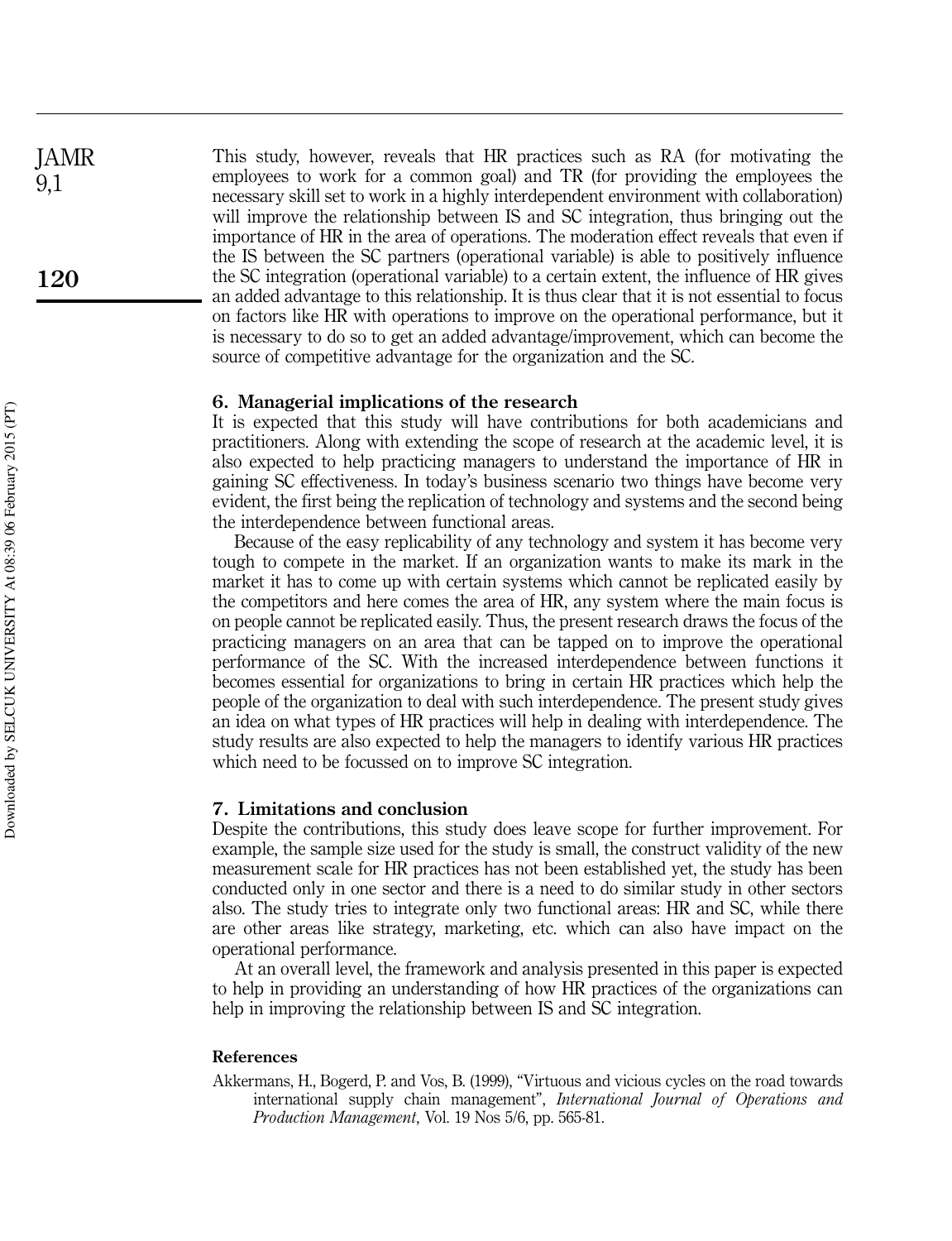- Baron, R.M. and Kenny, D.A. (1986), "The moderator-mediator variable distinction in social psychological research: conceptual, strategic and strategical considerations", *Journal of Personality and Social Psychology*, Vol. 51 No. 6, pp. 1173-82.
- Brennan, R. and Turnbull, P.W. (1999), "Adaptive behavior in buyer-supplier relationships", *Industrial Marketing Management*, Vol. 28 No. 5, pp. 481-95.
- Chandra, C. and Kumar, S. (2000), "Supply chain management in theory and practice: a passing fad or a fundamental change?", *Industrial Management and Data Systems*, Vol. 100 No. 3, pp. 100-13.
- Cronbach, L.J. (1951), "Coefficients alpha and internal structure of tests", *Psychometrika*, Vol. 16 No. 3, pp. 297-334.
- Ernst and Whinney (1987), *Corporate Profitability & Logistics*, Council of Logistics Management, Oak Brook, IL.
- Fawcett, S.E., Ogden, J.A., Magnan, G.M. and Cooper, M.B. (2006), "Organizational commitment and governance for supply chain success", *International Journal of Physical Distribution & Logistics Management*, Vol. 36 No. 1, pp. 22-35.
- Feldmann, M. and Muller, S. (2003), "An incentive scheme for true information providing in supply chains", *Omega*, Vol. 31 No. 2, pp. 63-73.
- Gowen, C.R. and Tallon, W.J. (2003), "Enhancing supply chain practices through HRM", *Journal of Management Development*, Vol. 22 No. 4, pp. 32-44.
- Graham, G. and Hardaker, G. (2000), "Supply-chain management across the internet", *International Journal of Physical Distribution & Logistics Management*, Vol. 30 Nos 3/4, pp. 286-95.
- Gunasekaran, A., Koruknonda, A.R., Iirtanen, I. and Yli-Olli, P. (1994), "Improving productivity and quality in manufacturing organizations", *International Journal of Production Economics*, Vol. 36 No. 3, pp. 169-83.
- Handfield, R. and Bechtel, C. (2002), "The role of trust and relationship structure in improving supply chain responsiveness", *Industrial Marketing Management*, Vol. 31 No. 4, pp. 367-82.
- Holmberg, S. (2000), "A system perspective on supply chain measurement", *International Journal of Physical Distribution & Logistic Management*, Vol. 30 No. 10, pp. 847-68.
- Hsu, C.C., Khannan, V.R., Tan, K.C. and Leong, G.K. (2008), "Information sharing, buyer supplier relationship and firm performance", *International Journal of Physical Distribution & Logistics Management*, Vol. 3 No. 4, pp. 296-310.
- Huang, B. and Iravani, S.M.R. (2005), "Production control policies in supply chain with selectiveinformation sharing", *Operations Research*, Vol. 53 No. 4, pp. 662-74.
- Ketchen, D.J. and Hult, G.T.M. (2007), "Bridging organization theory and supply chain management: the case of best value supply chains", *Journal of Operations Management*, Vol. 25 No. 2, pp. 573-80.
- Kopczak, L.R. (1997), "Logistics partnership and supply chain restructuring: survey results from US computer industry", *Production and Operations Management*, Vol. 6 No. 3, pp. 226-47.
- Kwon, I.G. and Suh, T. (2005), "Trust, commitment and relationships in SCM: a path analysis", *Supply Chain Management: An International Journal*, Vol. 10 No. 1, pp. 26-33.
- Lee, H.L. (2000), "Creating value through supply chain integration", available at: www. manufacturing.net/lm/index.asp?layout=articleprintand (accessed August 10, 2009).
- Othman, R. and Ghani, R.A. (2008), "Supply chain management and supplier's HRM practices", *Supply Chain Management: An International Journal*, Vol. 13 No. 4, pp. 259-62.

121

in SC

HR practices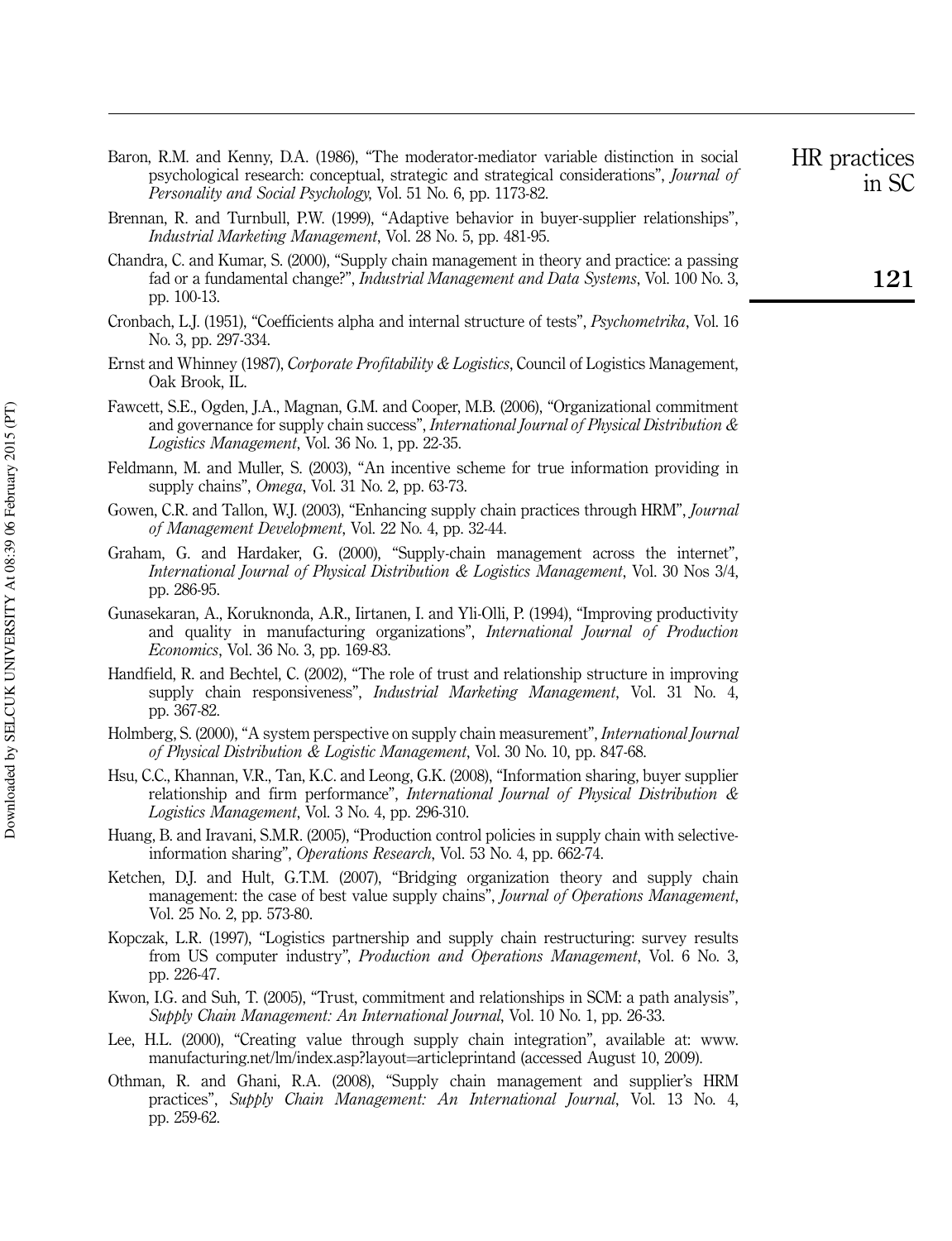| JAMR<br>9,1 | Sezen, B. (2008), "Relative effect of design, integration and information sharing on supply<br>chain performance", Supply Chain Management: An International Journal, Vol. 13 No. 3,<br>pp. 233-40.                                               |  |  |  |
|-------------|---------------------------------------------------------------------------------------------------------------------------------------------------------------------------------------------------------------------------------------------------|--|--|--|
|             | Shub, A.N. and Stonebraker, P.W. (2009), "The human impact on supply chains: evaluating the<br>importance of 'soft' areas on integration and performance", Supply Chain Management:<br><i>An International Journal, Vol. 14 No. 1, pp. 31-40.</i> |  |  |  |
| 122         | Simantupang, T.M. and Sridharan, R. (2002), "The collaborative supply chain", <i>International</i><br>Journal of Logistics Management, Vol. 13 No. 1, pp. 15-30.                                                                                  |  |  |  |
|             | Simantupang, T.M. and Sridharan, R. (2005), "An integrative framework for supply chain<br>collaboration", The International Journal of Logistics Management, Vol. 16 No. 2,<br>pp. 257-74.                                                        |  |  |  |
|             | Souviron, M.K. and Harrison, A. (2007), "The pervasive human resource picture in independent<br>supply relationships", International Journal of Operations and Production Management,<br>Vol. 27 No. 1, pp. 8-27.                                 |  |  |  |
|             | Stank, T.P., Crum, M. and Arango, M. (1999), "Benefits of interfirm coordination in food industry<br>supply chain", <i>Journal of Business Logistics</i> , Vol. 20 No. 2, pp. 21-41.                                                              |  |  |  |
|             | Stevens, G.C. (1990), "Successful supply-chain management", <i>Management Decisions</i> , Vol. 28<br>No. 8, pp. 25-30.                                                                                                                            |  |  |  |
|             | Tan, K.C. (2001), "A framework of supply chain management literature", <i>European Journal of</i><br><i>Purchasing and Supply Management, Vol. 7 No. 1, pp. 39-48.</i>                                                                            |  |  |  |
|             | Vickery, S., Calantone, R. and Droge, C. (1999), "Supply chain flexibility: an empirical study",<br><i>Journal of Supply Chain Management, Vol. 35 No. 3, pp. 16-24.</i>                                                                          |  |  |  |
|             | Wisner, J.D. (2003), "A structural equation model of supply chain management strategies and<br>firm's performance", <i>Journal of Business Logistics</i> , Vol. 24 No. 1, pp. 1-26.                                                               |  |  |  |
|             | Yu, Z., Yan, H. and Cheng, T.C.E. (2001), "Benefits of information sharing with supply chain<br>partnership", <i>Industrial Management and Data Systems</i> , Vol. 101 No. 3, pp. 114-19.                                                         |  |  |  |
|             | Zhou, H. and Benton, W.C. Jr (2007), "Supply chain practice and information sharing", <i>Journal of</i><br><i>Operations Management, Vol. 25 No. 6, pp. 1348-65.</i>                                                                              |  |  |  |
|             | <b>Further reading</b>                                                                                                                                                                                                                            |  |  |  |
|             | Fynes, B., Burca, S. and Voss, C. (2005), "Supply chain relationship quality, the competitive                                                                                                                                                     |  |  |  |

#### About the authors

No. 16, pp. 3303-20.

Prachi Pandey is currently pursuing her MS (by research) at the Department of Management Studies, Indian Institute of Technology. Her areas of interest are human resource management, supply chain management, organizational behaviour and organization structure and design. She has one year's work experience in the textile industry in the area of production and operations management.

environment and performance", *International Journal of Production Research*, Vol. 43

Sanghamitra Bhattacharyya was an Associate Professor in the area of organizational behaviour and human resource management at the Department of Management Studies at IIT Madras. During her tenure at IIT Madras, she successfully guided many doctoral students and published widely in various national and international peer reviewed journals and conferences. In addition to her academic activities, Bhattacharyya has undertaken consultancy projects with various Indian companies in Chennai and Kolkata. Prior to joining academia, Bhattacharyya had nearly ten years industry experience at various organizations (both manufacturing and service sectors) in public and private sector undertakings in India. Her research areas of interest are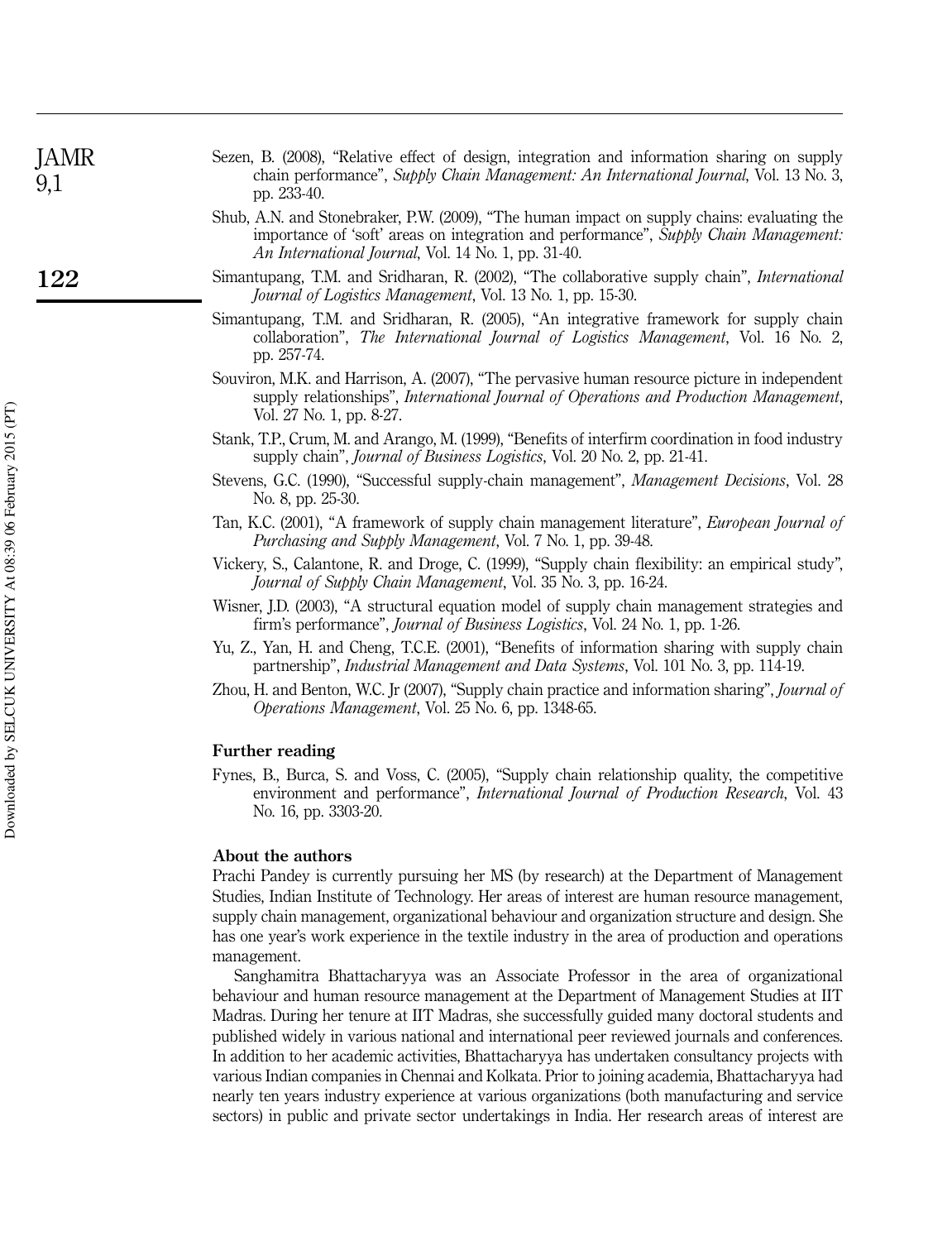group and team dynamics, management of organizational change, cross cross-cultural management issues, international human resource management practices, and growth strategies of the BPO sector in India. Bhattacharyya is currently working in the development sector and is engaged with Feedback Foundation, an organization working in the area of rural and urban sanitation, and community engagement initiatives (resettlement and rehabilitation) of infrastructure related projects.

Arshinder Kaur is currently working as an Assistant Professor in the Department of Management Studies, Indian Institute of Technology Madras, and Chennai, India. She has many publications in reputed international journals and papers presented in various international conferences. Her doctoral work (PhD thesis) has been accepted as a Highly Commended Award Winner of the 2008 Emerald/EFMD Outstanding Doctoral Research Award. She is a Reviewer of many reputed international journals, for example *European Journal of Operational Research*, *International Journal of Production Research*, *Production Planning and Control* and *Applied Mathematical Modelling*. Her areas of interest are supply chain contracts, supply chain coordination and service operations management. Arshinder Kaur is the corresponding author and can be contacted at: arshinder@iitm.ac.in

To purchase reprints of this article please e-mail: reprints@emeraldinsight.com Or visit our web site for further details: www.emeraldinsight.com/reprints